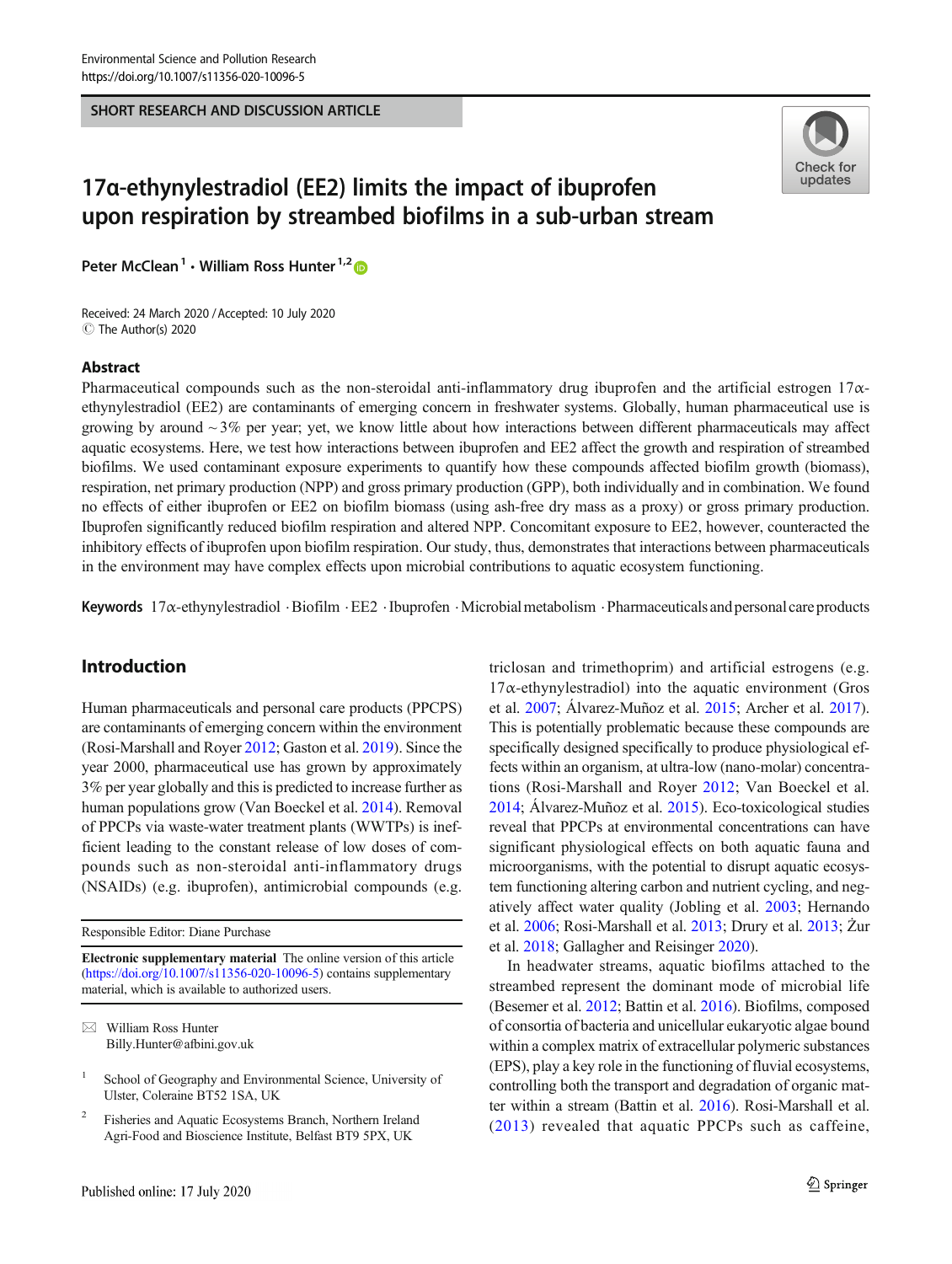cimetidine, ciprofloxacin, diphenhydramine, metformin and ranitidine had negative effects upon biofilm growth, respiration and community composition. PPCPs, however, are diverse group of chemicals, which may interact with each other in a multitude of different, and often-unexpected ways (Rosi-Marshall et al. [2013](#page-5-0); Gerbersdorf et al. [2015;](#page-4-0) Gaston et al. [2019;](#page-4-0) Robson et al. [2020\)](#page-5-0). Consequently, a mechanistic understanding of the interactions between different PPCPs is needed if we are to fully understand their environmental impacts.

Within the broad spectrum of PPCPs, the non-steroidal anti-inflammatories (NSAIDs), such as ibuprofen, and artificial estrogens, such as  $17\alpha$ -ethynylestradiol, represent some of the most commonly detected compounds in aquatic systems (Álvarez-Muñoz et al. [2015](#page-4-0); Gaston et al. [2019](#page-4-0)). NSAIDs are known to have antimicrobial properties, with ibuprofen exhibiting potential as a biofilm control agent (Reśliński et al. [2015;](#page-5-0) Shah et al. [2018](#page-5-0); Żur et al. [2018](#page-5-0); Oliveira et al. [2019](#page-5-0)). Conversely, artificial estrogens and other endocrine disruptors may adsorb onto microbial biofilms facilitating their biological degradation (Writer et al. [2012](#page-5-0); Zhang et al. [2014](#page-5-0); Adeel et al. [2017](#page-4-0)). There are currently no known therapeutic interactions between NSAIDs and artificial estrogens in animal systems. The fact that these compounds elicit different microbial responses, however, suggests that there may be potential for interactions between NSAIDs and artificial estrogens to affect the growth and metabolism of aquatic microorganisms. Here, we present the first data on how interactions between ibuprofen and  $17\alpha$ ethynylestradiol (hereafter, EE2) affect the growth and respiration of streambed biofilms. We conducted in situ contaminant exposure experiments, following Costello et al. ([2016](#page-4-0)), to test how chronic exposure to ibuprofen, and EE2, both individually and in combination, affected streambed biofilm growth, primary production, and respiration.

## Materials and methods

All experiments were carried out between the 30th November 2018 and the 22nd January 2019 in the Ballysally Blagh (latitude: 55°08′45.1″N, longitude: 6°40′18.0″W), a groundwater fed second-order stream. The Ballysally Blagh is a tributary of the lower River Bann (Northern Ireland), draining a mixed agricultural (consisting of 21.9% arable, 55.9% grassland, 13.7% heathland, 1.9% woodland) and urban (7.3%) catchment of 14.2 km<sup>2</sup>. The mean volumetric rate for water flow in the Ballysally Blagh is 0.21 ( $\pm$  0.27) m<sup>3</sup> s<sup>-1</sup>, measured at a V-shaped weir (National River Flow Archive. [2019](#page-5-0)) and the stream is defined as eutrophic, with dissolved nitrate concentrations ranging between 1.37 and 14.15 ml  $l^{-1}$  and soluble reactive phosphorus concentrations between 0.033 and 0.4 mg  $l^{-1}$ . Water temperature at the study site was recorded

at 1-h intervals throughout the experiment using a HOBO MX2204 Bluetooth temperature logger. Temperatures ranged between 9.35 and 5.16 °C, with a mean temperature of 7.72 ( $\pm$ 0.85) °C recorded over the study period.

Contaminant exposure experiments were conducted following Costello et al. ([2016\)](#page-4-0). Briefly, forty 120-ml screw cap sample pots were filled with 2% agar, of which ten were spiked with a fixed 0.5 mmol  $1^{-1}$  concentration of ibuprofen, ten with a fixed 0.5 mmol  $l^{-1}$  concentration of EE2, ten spiked with fixed 0.5 mmol  $l^{-1}$  concentrations of both ibuprofen and EE2, and ten received no pharmaceutical treatment (control). Both ibuprofen and EE2 have relatively low solubility in water (21 mg  $l^{-1}$  and 3.6 mg  $l^{-1}$ , respectively). As such, stock solutions for each pharmaceutical treatment were made up by dissolving 159 mg of ibuprofen (Sigma-Aldrich, Product No. I4883), 105 mg of EE2 (Sigma-Aldrich, Product No. E4876) or both in 11 ml of 70% ethanol. One-millilitre aliquots of the stock solution were then used to dose each contaminant exposure experiment and the control treatments receiving a 1-ml aliquot of 70% ethanol. Pre-combusted Whatman® 45 mm GF/F filters were placed onto of the solid agar and secured using the screw cap, to provide a substratum for streambed biofilm colonization. Contaminant exposure experiments were then secured to 4-l-shaped metal bars  $(l = 1000 \text{ mm})$ ;  $w = 50$  mm;  $d = 50$  mm) and deployed at 10 cm depth, in an area of turbulent flow (riffle) within the stream.

Environmental chambers were assembled from two Curry's Essentials® C61CF13 chest freezers, with the power source re-routed through Inkbird ITC-308 Digital Temperature Controller used to override the freezers internal thermostat. A single Tetra HT50 (50 W) aquarium heater was also attached to the Inkbird temperature controller of each unit to help stabilise the internal temperature. Two NICREWplanted aquarium LED strip lights were attached to the lid, providing a source of photosynthetically active radiation (− 106.0 μmol m<sup>-2</sup> s<sup>-1</sup>, measured using an Apogee Instruments Photosynthetically Active Radiation Meter). Environmental chambers were filled with 20 l of streamwater and the internal temperatures set to 7.7 °C. The contaminant exposure experiments were left in situ for 54 days, after which they were recovered from the stream, directly placed into one of the environmental chambers and allowed to acclimate over 24 h. During the acclimation period, each mesocosm was aerated using a Aqualine Hailea Aco-9630.

After the acclimation period, biofilm respiration and gross primary production were determined by changes in oxygen consumption by enclosing each contaminant exposure experiment into a sealed transparent Perspex® push core (height = 30 cm, internal diameter = 7 cm) chambers, containing 1 l of sterile-filtered streamwater and held at 7.7 °C in one of the environmental chambers (Bott et al. [1978;](#page-4-0) Fellows et al. [2006\)](#page-4-0). Biofilm respiration (R) was quantified by measuring the change in oxygen concentrations over a 1-h period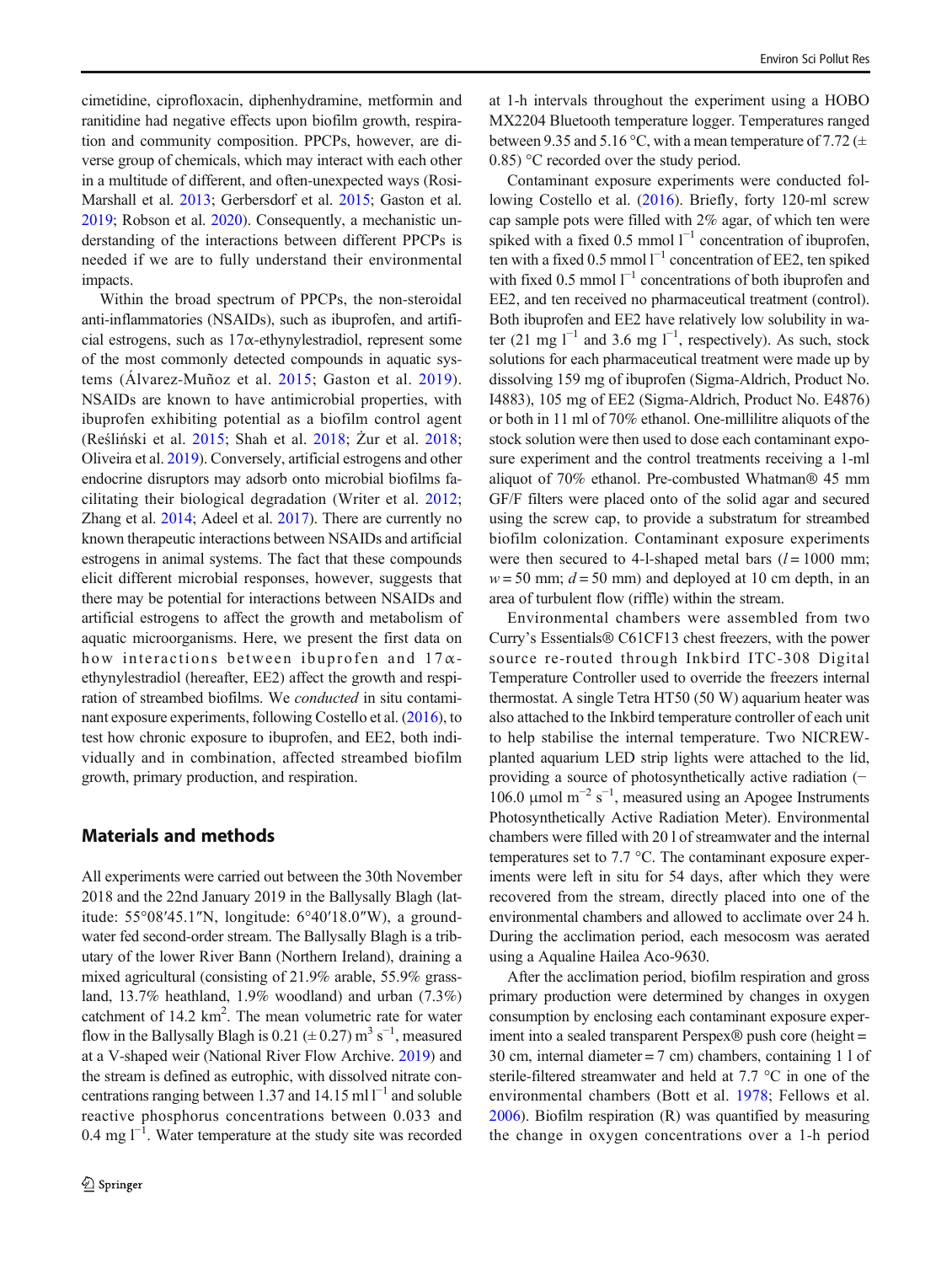(oxygen consumption in darkness (PAR ~ 0.0 µmol m<sup>-2</sup> s<sup>-1</sup>) using a Hach Sension 6 dissolved oxygen meter. Biofilm net primary productivity (NPP) was then quantified by measuring the change in oxygen concentration over a one 1-h period, under artificial illumination (PAR ~ 106.0 µmol m<sup>-2</sup> s<sup>-1</sup>). Biofilm gross primary productivity (GPP) by the biofilms was then calculated from NPP and R as

$$
GPP = NPP - R \tag{1}
$$

In cases where NPP was more negative than R (indicating greater oxygen consumption under artificial illumination), the baseline for GPP defaulted to zero.

Microbial biomass within each contaminant exposure experiment was quantified as ash-free dry mass of the GF/F filters. These were dried for 48 h at 65 °C and then subsequently combusted at 550 °C for 2 h. We estimated the daily dose of the pharmaceuticals delivered within each treatment following Costello et al. ([2016](#page-4-0)), assuming that ibuprofen and EE2 doses were proportional to the agar mass lost.

All data are available in the supplementary information. Data analyses were conducted in the R statistical computing environment using the *base* and *ggplot*2 packages (R Development Core Team. [2009](#page-5-0); Wickham [2016](#page-5-0)). We tested for independent and combined effects of ibuprofen and EE2 upon microbial biomass (ash-free dry weight), respiration and NPP and GPP using two-way analysis of variance (ANOVA). Post hoc testing of significant interactions was conducted using Tukey's test for honest significant difference. All data were visually explored, to ensure they conformed to the assumptions of normality and homoscedasticity, following Zuur et al.  $(2010)$ . Microbial biomass data were  $log_{10}$  transformed to ensure the residuals of the ANOVA model conformed to a normal distribution.

#### Results

Using ash-free dry mass as a proxy for microbial biomass, we detected no significant effects  $(p > 0.05)$  of pharmaceutical exposure upon microbial biofilm growth (Fig. [1A](#page-3-0); Table [1a](#page-3-0)). We detected a significant interaction ( $p < 0.001$ ;  $df = 1$ ;  $F = 18.75$ ) between ibuprofen and EE2 affecting microbial respiration (Fig. [1](#page-3-0)B; Table [1b](#page-3-0)). Exposure to ibuprofen alone inhibited microbial oxygen consumption by  $\sim$  38%, whilst exposure to EE2 alone resulted in a slight (nonsignificant) increase in oxygen consumption of  $\sim$  5%. In combination, EE2 counteracted the inhibitory effect of ibuprofen upon of microbial respiration, resulting in no significant change in respiration relative to the control. Biofilm NPP was negative in all treatments, with ibuprofen exposure resulting in a significant decrease in oxygen consumption  $(p = 0.009; df = 1; F = 7.483)$ , reflecting the effect on biofilm respiration (Fig. [1](#page-3-0)C; Table [1](#page-3-0)c). Across all treatments, GPP was close to zero, with no significant effects  $(p > 0.05)$  of either ibuprofen or EE2. We did, however, detect a nonsignificant increase in oxygen production by biofilms exposed to both ibuprofen and GPP (Fig. [1D](#page-3-0); Table [1d](#page-3-0)).

## **Discussion**

Our study demonstrates that interactions between the NSAID ibuprofen and the artificial estrogen EE2 have a significant effect upon the streambed biofilm respiration. Specifically, concomitant exposure to both ibuprofen and EE2 reduced the depressive effect of ibuprofen upon biofilm respiration. Ibuprofen is known to have antimicrobial properties and has been reported to inhibit biofilm formation by both Staphylococcus aureus and Escherichia coli (Reśliński et al. [2015;](#page-5-0) Shah et al. [2018;](#page-5-0) Oliveira et al. [2019\)](#page-5-0). It is, therefore, unsurprising that ibuprofen inhibited microbial respiration within the streambed biofilms. EE2 has been observed to ad-sorb to microbial biofilms (Writer et al. [2012](#page-5-0)) where it can then be used by the resident microorganisms as an organic matter source (Stumpe and Marschner [2009](#page-5-0); Ribeiro et al. [2010\)](#page-5-0). Consequently, biofilms have been proposed as a tool for the removal of artificial estrogens and other endocrine disruptors within wastewater treatment facilities (Pieper and Rotard [2011\)](#page-5-0). The presence of EE2 as an energy source may, therefore, counteract the inhibitory effects of ibuprofen (Combalbert and Hernandez-Raquet [2010\)](#page-4-0), whilst sorption of EE2 to the biofilm matrix may protect the microbial cells by reducing the space available onto which ibuprofen molecules may bind (Writer et al. [2012](#page-5-0); Zhang et al. [2014\)](#page-5-0). These mechanisms, however, remain speculative and require further investigation within controlled laboratory experiments.

The negative NPP within the experiment suggests that our biofilms were heterotrophic, relying on organic matter from the surrounding environment to provide energy and nutrients for biofilm growth. The significant effects of ibuprofen upon NPP, therefore, provide further evidence of this specific PPCP that inhibits heterotrophic metabolism in streambed biofilms. Autotrophic activity was low, within our study, limiting our ability to infer how either ibuprofen or EE2 affects the algal component within our biofilms. Nevertheless, the nonsignificant increase in GPP within biofilms exposed to both pharmaceuticals further suggests that EE2 may mediate microbial response ibuprofen exposure. This experiment was, however, conducted during the winter, when algal growth within streambed biofilms is typically low (e.g. Duncan and Blinn [1989;](#page-4-0) Francoeur et al. [1999](#page-4-0)). To adequately test how interactions between ibuprofen and EE2 affect autotrophic biofilms requires repetition of the study during spring or summer, when longer day length is likely to promote higher algal growth at the streambed.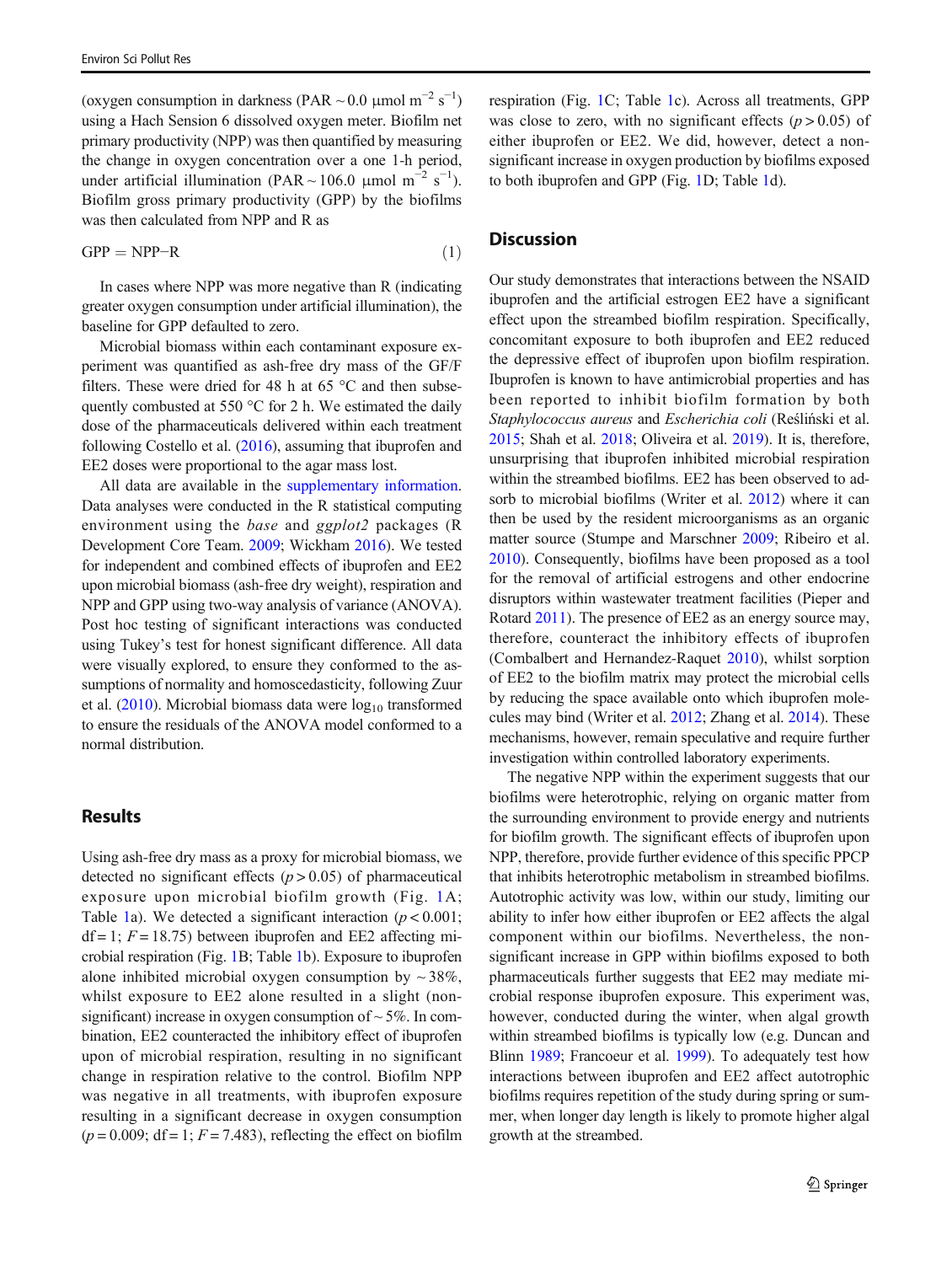<span id="page-3-0"></span>Fig. 1 Effects of ibuprofen  $(\mathcal{L})$ and 17 $\alpha$ -ethynylestradiol (♀) upon the A biomass (ash-free dry weight), B respiration and C net primary production and D gross primary production of cultured streambed biofilms. Significance levels: \*\*\* $p < 0.001$ ; \*\* $p < 0.01$ ;  $*p < 0.05$ ; N/S  $p > 0.05$ . Where significant interactions were identified, groups labelled with the same lowercase letter are not significantly different ( $p > 0.05$ ; Tukey's tests)



Table 1 ANOVA summary tables of the effects of ibuprofen and EE2 upon (a) biomass (ash-free dry weight), (b) respiration, (c) net primary production and (d) gross primary production of cultured streambed biofilms

|                                   | df           | SS       | MS      | F     | $\boldsymbol{p}$ |
|-----------------------------------|--------------|----------|---------|-------|------------------|
| (a) Biomass (ash-free dry weight) |              |          |         |       |                  |
| Ibuprofen                         | 1            | 0.001    | 0.00086 | 0.008 | 0.931            |
| EE <sub>2</sub>                   | 1            | 0.006    | 0.00586 | 0.051 | 0.822            |
| Ibuprofen: EE2                    | 1            | 0.151    | 0.15142 | 1.331 | 0.256            |
| Residuals                         | 36           | 4.097    | 0.11379 |       |                  |
| (b) Respiration                   |              |          |         |       |                  |
| Ibuprofen                         | 1            | 6482     | 6482    | 41.13 | ${}_{0.001}$     |
| EE <sub>2</sub>                   | 1            | 5085     | 5085    | 32.26 | ${}< 0.001$      |
| Ibuprofen: EE2                    | 1            | 2952     | 2952    | 18.73 | ${}< 0.001$      |
| Residuals                         | 36           | 5674     | 158     |       |                  |
| (c) Net primary production        |              |          |         |       |                  |
| Ibuprofen                         | 1            | 7546     | 7545.8  | 7.483 | 0.009            |
| EE <sub>2</sub>                   | 1            | 408      | 408.1   | 0.405 | 0.528            |
| Ibuprofen: EE2                    | 1            | 38       | 38.2    | 0.038 | 0.847            |
| Residuals                         | 36           | 36,303   | 1008.4  |       |                  |
| (d) Gross primary production      |              |          |         |       |                  |
| Ibuprofen                         | 1            | 931.5    | 931.46  | 1.737 | 0.196            |
| EE <sub>2</sub>                   | 1            | 1201.0   | 1200.96 | 2.240 | 0.143            |
| Ibuprofen: EE2                    | $\mathbf{1}$ | 1607.4   | 1607.40 | 2.998 | 0.092            |
| Residuals                         | 36           | 19,300.8 | 536.13  |       |                  |

Given ibuprofen's potential as a biofilm control agent (Reśliński et al. [2015;](#page-5-0) Shah et al. [2018;](#page-5-0) Żur et al. [2018;](#page-5-0) Oliveira et al. [2019](#page-5-0)), we were surprised to observe that it had no effect upon biofilm biomass within our experiments. This, however, may reflect the development of microbial resistance to anthropogenic stressors such as pharmaceuticals in agricultural and urban catchments to (e.g. Drury et al. [2013;](#page-4-0) Cai et al. [2016;](#page-4-0) Qu et al. [2017;](#page-5-0) Roberto et al. [2018](#page-5-0)). Furthermore, siltation of fine particulate matter may affect the accuracy of ash free dry mass as a measure of biomass in urban and agricultural streams. This leads us to suggest that complimentary analysis of specific microbial biomarkers, such as polar lipid fatty acids (Middelburg et al. [2000;](#page-5-0) Frostegård et al. [2011](#page-4-0); Hunter et al. [2012,](#page-5-0) [2013\)](#page-5-0) and extracellular polysaccharide quantification (Fish et al. [2017;](#page-4-0) Grzegorczyk et al. [2018\)](#page-5-0), may provide further insight how these pharmaceutical may affect biofilm biomass and structure.

Within this short paper, we demonstrate that interactions between NSAIDs and artificial estrogens could have important implications for aquatic ecosystem functioning during the winter, when lower water temperatures limit microbial activity within streambed biofilms (Ylla et al. [2012](#page-5-0)). Whilst the doses of ibuprofen and EE2 within our study appear high, they are broadly comparable with doses used in many other contaminant exposure experiments (Drury et al. [2013;](#page-4-0) Rosi-Marshall et al. [2013;](#page-5-0) Rosi et al. [2018;](#page-5-0) Gallagher and Reisinger [2020\)](#page-4-0).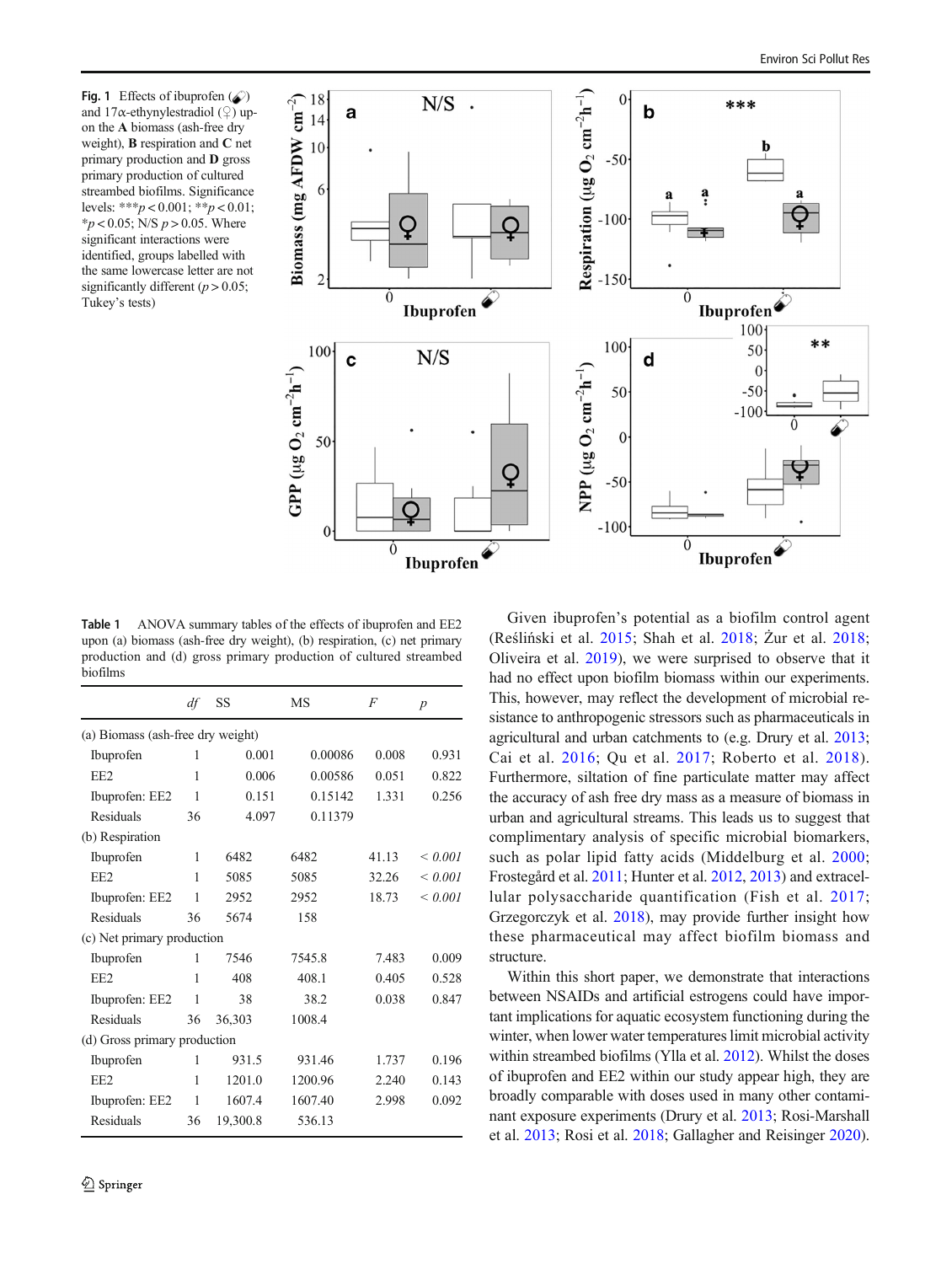<span id="page-4-0"></span>Our experiment, thus, provides a reasonably realistic insight into of how interactions between these two PPCPs affect aquatic microbial activity.

Our study supports a growing body of evidence suggesting that PPCPs represent a major threat to ecosystem functioning in many streams and rivers (Jobling et al. [2003](#page-5-0); Hernando et al. [2006](#page-5-0); Gros et al. [2007](#page-5-0); Rosi-Marshall and Royer [2012](#page-5-0); Rosi-Marshall et al. [2013;](#page-5-0) Álvarez-Muñoz et al. 2015; Ruhí et al. [2016;](#page-5-0) Archer et al. 2017). Interactions between PPCPs and their effects within the environment are potentially complex and mediated by changes in environmental context (Rosi-Marshall et al. [2013](#page-5-0); Rosi et al. [2018](#page-5-0); Gallagher and Reisinger 2020). Future studies need to investigate how the interactions between different PPCPs affect aquatic microbial communities under different regimes of temperature, aquatic chemistry and ecological community structure. This demands the design of field-based contaminant exposure experiments that test the interactions between a range of PPCPs both within and between freshwater catchments. Here, we also highlight the need to identify what underlying biochemical mechanisms determine how interactions between different PPCPs affect aquatic microbial processes.

Acknowledgments This work was completed by PMcC during his final year undergraduate research project, supervised by WRH. It was funded through start-up funds provided to WRH by the University of Ulster's School of Geography and Environmental Science. We acknowledge fieldwork assistance by Ashley Williamson, and technical support in the lab from Peter Devlin and Hugo McGrogan.

Data availability All data related to this publication are available as a supplementary data file alongside this paper.

#### Compliance with ethical standards

Conflict of interest The authors declare that they have no conflict of interest.

Open Access This article is licensed under a Creative Commons Attribution 4.0 International License, which permits use, sharing, adaptation, distribution and reproduction in any medium or format, as long as you give appropriate credit to the original author(s) and the source, provide a link to the Creative Commons licence, and indicate if changes were made. The images or other third party material in this article are included in the article's Creative Commons licence, unless indicated otherwise in a credit line to the material. If material is not included in the article's Creative Commons licence and your intended use is not permitted by statutory regulation or exceeds the permitted use, you will need to obtain permission directly from the copyright holder. To view a copy of this licence, visit [http://creativecommons.org/licenses/by/4.0/.](https://doi.org/)

## References

Adeel M, Song S, Wang Y, Francis D, Yang Y (2017) Environmental impact of oestrogens on human, animal and plant life: a critical review. Environ Int 99:107–119

- Álvarez-Muñoz D, Rodríguez-Mozaz S, Maulvault AL, Tediosi A, Fernández-Tejedor M, Van den Heuvel F, Kotterman M, Marques A, Barceló D (2015) Occurrence of pharmaceuticals and endocrine disrupting compounds in macroalgae, bivalves, and fish from coastal areas in Europe. Environ Res 143:56–64
- Archer E, Petrie B, Kasprzyk-Hordern B, Wolfaardt GM (2017) The fate of pharmaceuticals and personal care products (PPCPs), endocrine disrupting contaminants (EDCs), metabolites and illicit drugs in a WWTW and environmental waters. Chemosphere 174:437–446
- Battin TJ, Besemer K, Bengtsson MM, Romani AM, Packmann AI (2016) The ecology and biogeochemistry of stream biofilms. Nat Rev Microbiol 14:251–263
- Besemer K, Peter H, Logue JB, Langenheder S, Lindstrom ES, Tranvik LJ, Battin TJ (2012) Unraveling assembly of stream biofilm communities. ISME J 6:1459–1468
- Bott TL, Brock JT, Cushing CE, Gregory SV, King D, Petersen RC (1978) A comparison of methods for measuring primary productivity and community respiration in streams. Hydrobiologia 60:3–12
- Cai W, Li Y, Wang P, Niu L, Zhang W, Wang C (2016) Revealing the relationship between microbial community structure in natural biofilms and the pollution level in urban rivers: a case study in the Qinhuai River basin, Yangtze River Delta. Water Sci Technol 74: 1163–1176. <https://doi.org/10.2166/wst.2016.224>
- Combalbert S, Hernandez-Raquet G (2010) Occurrence, fate, and biodegradation of estrogens in sewage and manure. Appl Microbiol Biotechnol 86:1671–1692. [https://doi.org/10.1007/s00253-010-](https://doi.org/10.1007/s00253-010-2547-x) [2547-x](https://doi.org/10.1007/s00253-010-2547-x)
- Costello DM, Rosi-Marshall EJ, Shaw LE, Grace M, Kelly JJ (2016) A novel method to assess effects of chemical stressors on natural biofilm structure and function. Freshwat Biol 61:2129–2140. [https://](https://doi.org/10.1111/fwb.12541) [doi.org/10.1111/fwb.12541](https://doi.org/10.1111/fwb.12541)
- Drury B, Scott J, Rosi-Marshall EJ, Kelley JJ (2013) Triclosan exposure increases triclosan resistance and influences taxonomic composition of benthic bacterial communities. Environ Sci Technol 47:8923– 8930
- Duncan SW, Blinn DW (1989) Importance of physical variables on the seasonal dynamics of epilithic algae in a highly shaded canyon stream. J Phycol 25:455–461. [https://doi.org/10.1111/j.1529-8817.](https://doi.org/10.1111/j.1529-8817.1989.tb00250.x) [1989.tb00250.x](https://doi.org/10.1111/j.1529-8817.1989.tb00250.x)
- Fellows CS, Clapcott JE, Udy JW, Bunn SE, Harch BD, Smith MJ, Davies PM (2006) Benthic metabolism as an indicator of stream ecosystem health. Hydrobiologia 572:71–87
- Fish K, Osborn AM, Boxall JB (2017) Biofilm structures (EPS and bacterial communities) in drinking water distribution systems are conditioned by hydraulics and influence discolouration. Sci Total Environ 593-594:571–580
- Francoeur SN, Biggs BJF, Smith RA, Lowe RL (1999) Nutrient limitation of algal biomass accrual in streams: seasonal patterns and a comparison of methods. J N Am Benthol Soc 18(2):242–260
- Frostegård A, Tunlid A, Bååth E (2011) Use and misuse of PLFA measurements in soils. Soil Biol Biochem 43:1621–1625
- Gallagher MT, Reisinger AJ (2020) Effects of ciprofloxacin on metabolic activity and algal biomass of urban stream biofilms. Sci Total Environ 706:135728. [https://doi.org/10.1016/j.scitotenv.2019.](https://doi.org/10.1016/j.scitotenv.2019.135728) [135728](https://doi.org/10.1016/j.scitotenv.2019.135728)
- Gaston L, Lapworth DJ, Stuart M, Arnscheidt J (2019) Prioritization approaches for substances of emerging concern in groundwater: a critical review. Environ Sci Technol 53:6107–6122
- Gerbersdorf SU, Cimatoribus C, Class H, Engesser K, Helbich S, Hollert H, Lange C, Kranert M, Metzger J, Nowak W, Seiler T, Steger K, Steinmetz H, Wieprecht S (2015) Anthropogenic trace compounds (ATCs) in aquatic habitats: research needs on sources, fate, detection and toxicity to ensure timely elimination strategies and risk management. Environ Int 79:85–105